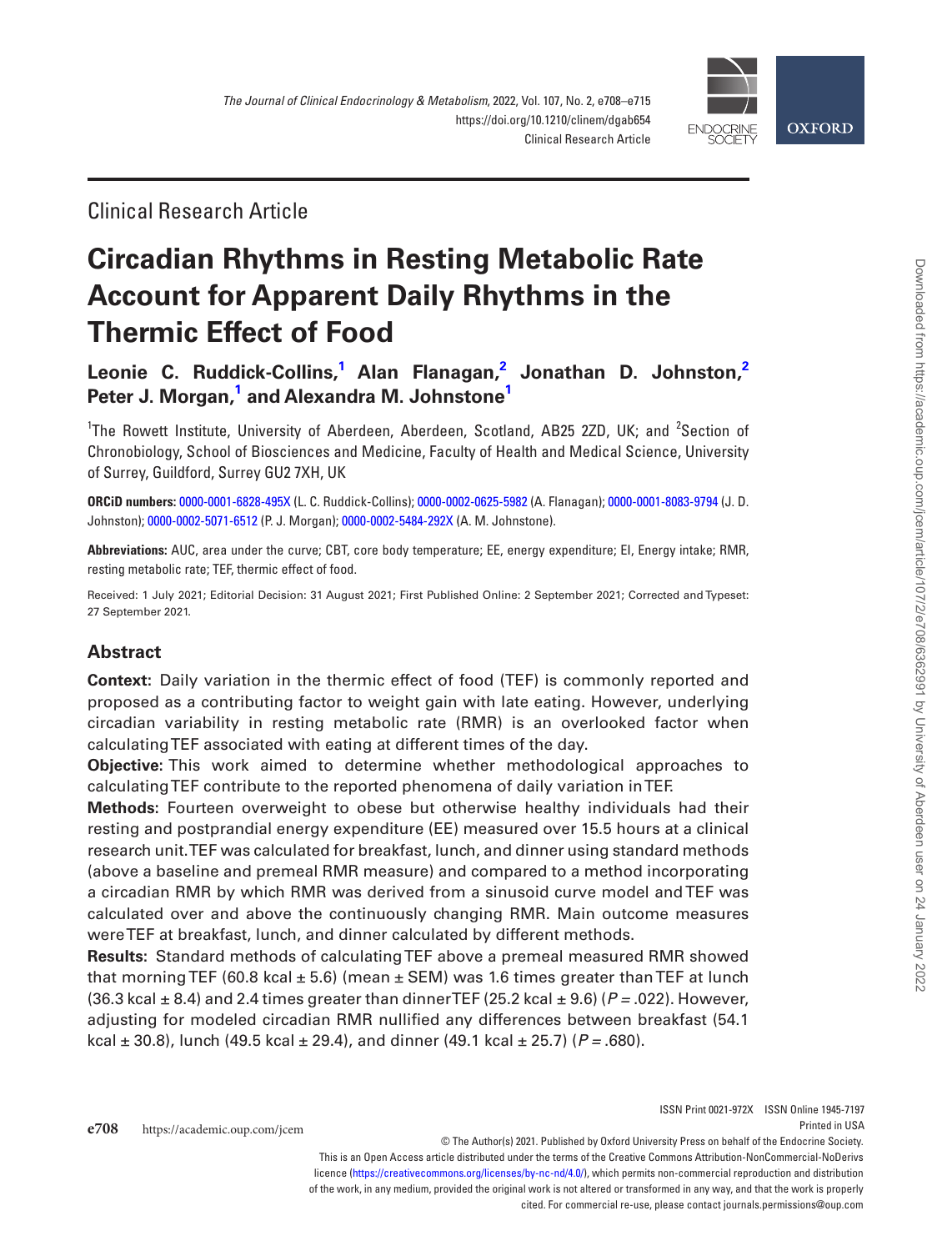**Conclusion:** Differences in TEF between morning and evening can be explained by the underlying circadian resting EE, which is independent of an acute effect of eating.

**Key Words:** chrononutrition, diet-induced thermogenesis, diurnal, breakfast, energy balance, energy expenditure

Research in murine and human models highlights the importance of circadian rhythms in the regulation of energy metabolism, and the role of circadian disruption in poor health outcomes ([1](#page-7-0)). The mammalian circadian system is composed of the central hypothalamic clock in the suprachiasmatic nuclei and peripheral clocks found throughout the body. The suprachiasmatic nuclei receives photic input from the retina and relays temporal information throughout the brain and peripheral tissues [\(2](#page-7-1)). Both central and peripheral rhythms are evident in many key metabolic processes involved in the regulation of energy balance, occurring at the most basic cellular level, through to whole-body energy metabolism [\(3](#page-7-2), [4\)](#page-7-3). Various hormones involved in energy metabolism display circadian oscillations [\(5](#page-7-4)), and circadian variations have been observed in human resting metabolic rate (RMR), peaking around 1700 to 1800 hours, and with a trough at approximately 0500 hours [\(6\)](#page-7-5).

A number of research groups have reported the thermic effect of food (TEF), the postprandial energy expenditure (EE) resulting from digestion and nutrient storage [\(7](#page-7-6)), to be greater in the morning compared to the evening, suggesting a strong endogenous circadian effect on TEF ([8](#page-7-7)[-11](#page-7-8)). Richter et al [\(11\)](#page-7-8) reported TEF being twice as large during the biological morning as compared to the biological evening. The prevailing view is that this daily variation of the TEF response to a meal significantly contributes to a differential energy balance in individuals with eveningcompared to morning-predominant energy intake (EI) [\(12](#page-7-9)). However, other studies have failed to reproduce TEF variability across the day ([13,](#page-7-10) [14\)](#page-7-11).

TEF is indirectly calculated as the incremental area under the curve over and above a measured RMR, and thus, the assumptions and mathematical method employed strongly influence the value determined. Several methods of measuring TEF are found in the literature. The most widely used method is to measure RMR directly preceding the given test meal, where TEF is calculated as the EE over and above the premeal-measured RMR  $(9-11)$  $(9-11)$  $(9-11)$ . In some instances the fasted RMR measured on waking is used as the basal measure over which the TEF response to all subsequent meals is calculated, irrespective of the time of the meal ([8,](#page-7-7) [14](#page-7-11)). This latter approach is often used in respiratory chamber studies [\(14-](#page-7-11)[16\)](#page-7-13). Both of these approaches make the assumption that RMR is constant throughout the entire duration of the TEF measurement. However, it has been demonstrated that RMR is circadian in nature

and tracks changes in core body temperature (CBT), with an amplitude of approximately 55.2 kcal/d, a nadir in the early morning (aligning with the CBT nadir), and peak in the late afternoon (aligning with the CBT peak) ([6](#page-7-5)). TEF constitutes a relatively small proportion of total daily EE (TDEE; 3%-10%) and postprandial EE (6%-9% of the energy content of the meal), and as such even small changes in the underlying RMR can lead to large variability in the measurement of TEF [\(17](#page-7-14), [18\)](#page-7-15).

The aim of this study was to demonstrate methodological impacts, specifically the effect of accounting for or neglecting circadian changes in RMR, on the interpretation of morning-evening variation in TEF. This body of work is imperative because inaccurate methods of calculating TEF may greatly overestimate the daily variations in TEF and could hinder understanding the circadian metabolism and interpretation of chrononutrition studies. In this study we show that differential TEF—high morning and low evening—results from failing to account for circadian changes in underlying RMR.

# **Materials and Methods**

#### Study Participants

Participants were overweight to obese (mean body mass index =  $31.7 \pm 3.0$ , range, 27.9-36.7) yet otherwise healthy males and females aged 20 to 60 years with a habitual bedtime between 2100 and 2400, getting between 6 to 9 hours sleep per night. Exclusion criteria included current smokers, habitual caffeine intake of more than 300 mg/ day, history of circadian or sleep disorders, and current medication use. Recruitment was conducted by the Surrey Clinical Research Facility recruitment staff. Candidate participants were contacted by the volunteer recruitment database via invitation email, in addition social/digital media advertising, local media, and local websites. Interested participants were required to register online or complete a written form, which was reviewed by the clinical research facility recruitment staff to confirm whether the candidate participant was eligible for a screening visit. Eligible participants were provided a participant information sheet and consent form and were invited to attend an in-person screening, which was conducted within 6 weeks of the start of the laboratory study session. Written informed consent was taken prior to conducting any screening procedures.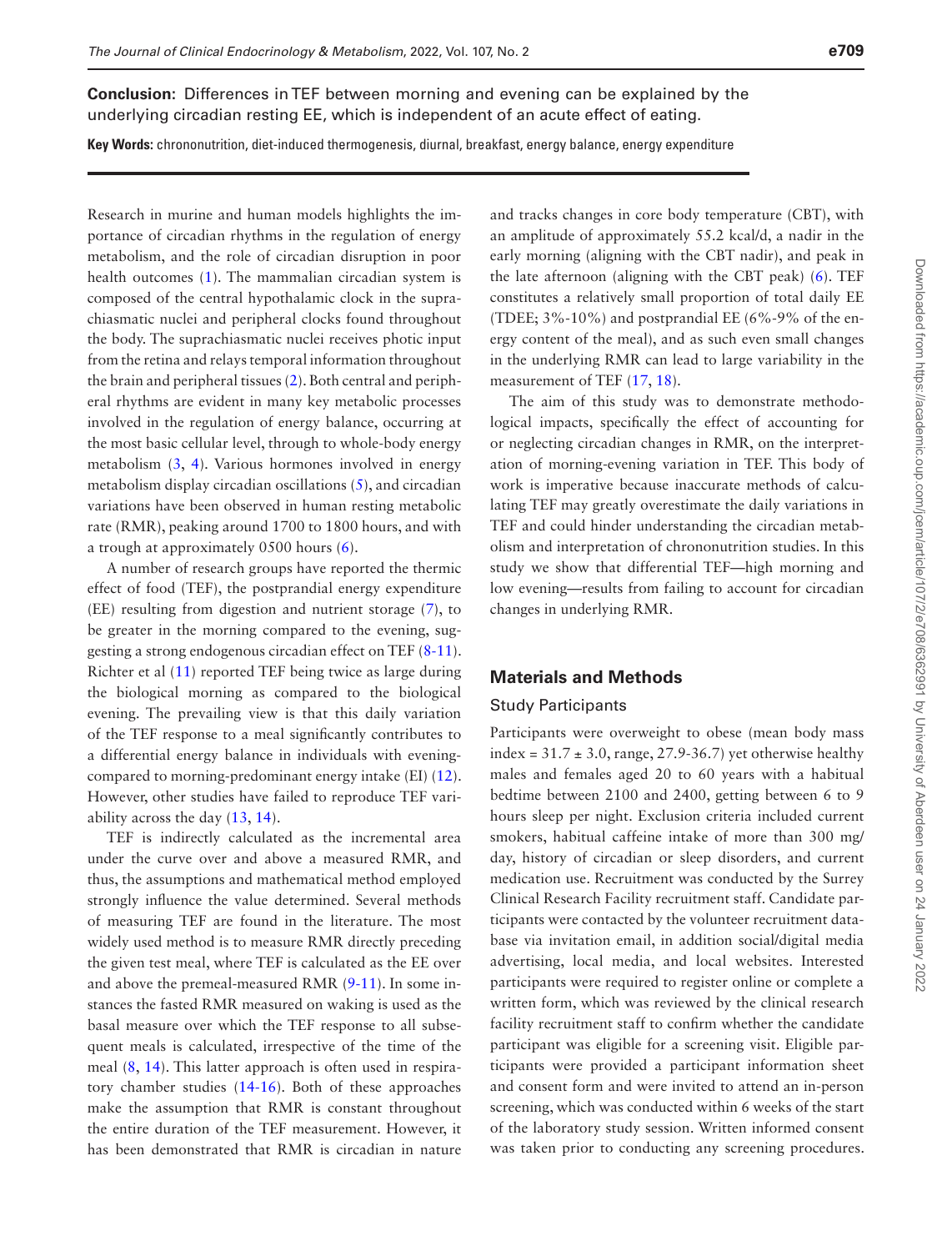At the screening visit, applicants were required to fill out a number of questionnaires to assess medical history, diet, sleep, chronotype, and mood. This study formed part of a larger trial aimed at addressing circadian influences on energy balance in overweight and obese participants. The study was reviewed and approved by the University of Surrey Ethics Committee (No. UEC/2018/041/FHMS [CRC382]). All participants provided written informed consent to participant before the study.

## Study Design

The protocol included a 1-week in-home run-in phase and 1.5 inpatient days in the laboratory to acclimatize to the lab environment before a 15.5-hour test day to measure RMR and TEF following breakfast, lunch, and dinner [\(Fig.](#page-2-0)  [1\)](#page-2-0). The run-in phase was designed to maximize circadian entrainment before the laboratory protocol and required participants to commit to an agreed on regular 8-hour period for sleep and regular meal times at 1 hour, 6 hours, and 11 hours after waking for breakfast, lunch, and dinner, respectively. Participants' sleep/wake schedule was aligned so the wake time for all participants was within 15 minutes of their habitual reported wake time. During the run-in phase, participants were required to wear 2 L Actiwatches (Cambridge Neurotechnology) to assess their activity, light exposure, and sleep (CNT Sleep Analysis software, Cambridge Neurotechnology Ltd). At day 0, when participants arrived at the laboratory, the actigraphy data were downloaded and assessed to ensure compliance with the baseline sleep-wake schedule as a condition of admission to the laboratory study. The regular sleep-wake cycle and mealtimes were continued for each participant during the laboratory acclimatization period and test day. During the laboratory stay, lighting was controlled to maintain each individual's regular circadian rhythms. The 8-hour sleep opportunity in the laboratory was afforded in a single-unit sleep room with light maintained at 0 lux. For the first half of the lights-on, waking period, lighting was at 500 lux, while for the second half of the waking period participants

were required to wear orange-tinted glasses designed to block short-wave blue light, which have been shown to be effective in preserving nocturnal increases in melatonin. Throughout the waking periods participants were free to read, watch TV/films, access the internet, or play board games, as long as this did not require postural change or physical exertion. Participants were required to refrain from caffeine for the duration of the study.

# Study Diet

Participants were provided controlled meals over the duration of the study. EI was individualized for all participants to maintain energy balance with calorie intake calculated as basal metabolic rate × estimated physical activity level (1.1-1.3). The Mifflin-St Jeor prediction equation based on age, sex, height and weight was used to estimate the basal metabolic rate for each individual ([19](#page-7-16)). Breakfast, lunch, and dinner were isocaloric (33.3% of EI), and the macronutrient profile of the diets was 20% protein, 35% fat, and 45% carbohydrate for each meal. Meals were provided 1 hour after waking, and 5 hours apart for lunch and dinner. Each meal contained a minimum energy content of 550 kcal (2301 kJ), with individual participant energy requirements being met through the addition of prepared milkshakes. Meals were designed using calorie and macronutrient content from an electronic version of *McCance and Widdowson's The Composition of Foods* ([20](#page-7-17)), WinDiets software (Professional version, Robert Gordon University, 2017), as well as details from food packaging for brandspecific food items unlisted in the software.

## Indirect Calorimetry Measurements

RMR and TEF were measured using indirect calorimetry (GEM Nutrition). Participants wore a ventilated Perspex hood through which air is drawn at a constant rate into an analyzer that measures the relative concentrations of oxygen and carbon dioxide in inspired and expired air. RMR was measured for 30 minutes, within 10 minutes

<span id="page-2-0"></span>

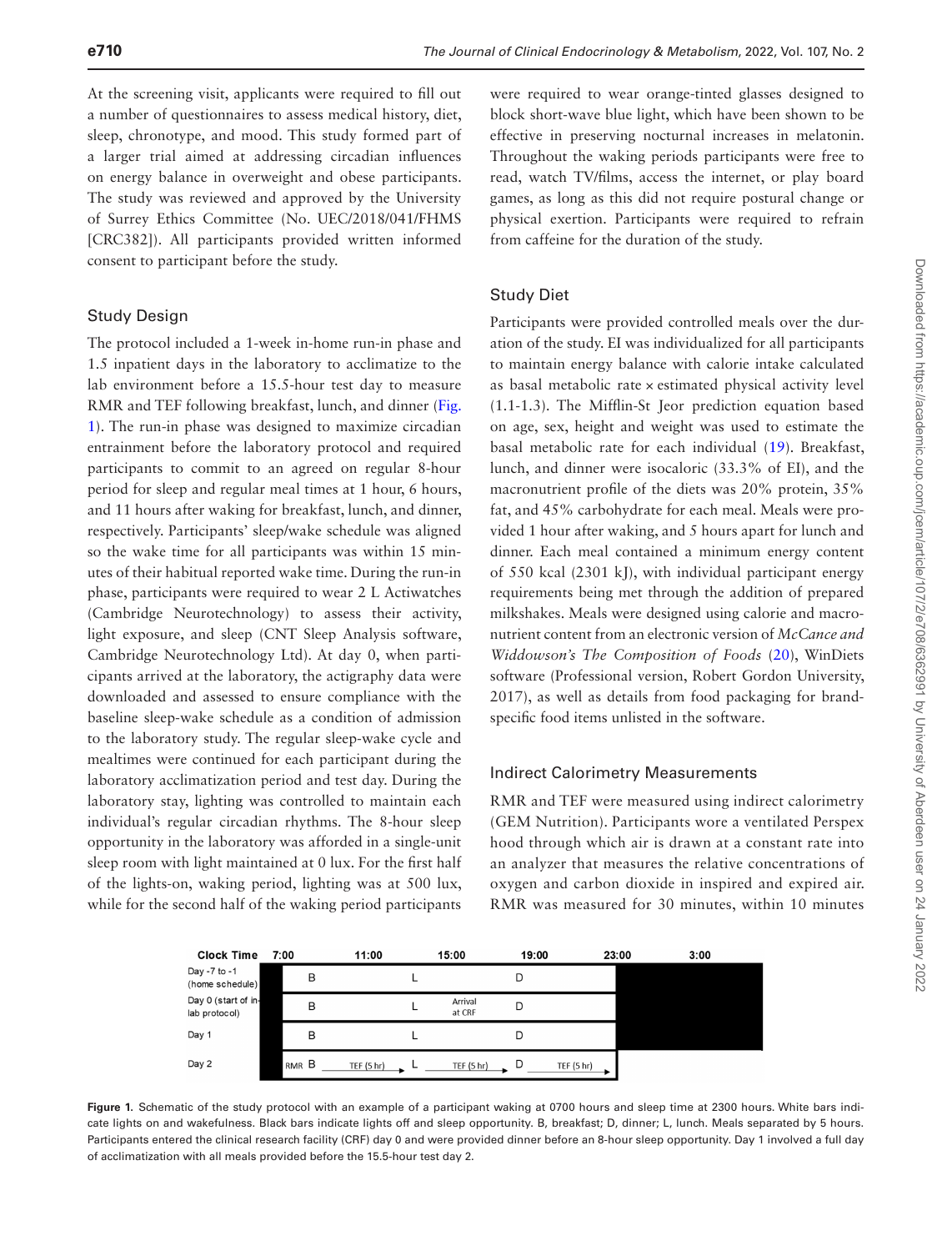of waking, to obtain a fasted baseline RMR measure. Postprandial EE was measured for 10 minutes, every half hour, for 5 hours after breakfast, lunch, and dinner, respectively. Thus, measures of EE covered 15.5 hours of the 16-hour waking period. Participants lay in a semisupine position for the duration of the measurement. RMR was calculated from VO<sub>2</sub> and VCO<sub>2</sub> using the Elia and Livesay equation ([21](#page-7-18)). RMR was measured on a minute-by-minute basis; the initial 5 minutes of the data were excluded and the RMR calculated from a 15-minute moving average with the lowest coefficient of variation. Postprandial EE from each 10-minute measurement was determined by calculating the consecutive data (minimum of 5 minutes) with the lowest coefficient of variation. Calibrations were carried out before the start of each day and every 2 to 3 hours over the test day or when a drift was noticed. The machines automatically reanalyze room air values of  $O_2$  and  $CO_2$  at the end of each measure. When these values at the end of a test started to drift outside the expected range  $(O_2: 20.9\% - 21.0\%$ ,  $CO<sub>2</sub>: 0.00\% - 0.08\%$ , the machines were recalibrated.

#### Calculations

Circadian changes in RMR were predicted by applying SINE equations to model changes in RMR over the day. The curve was based on the findings by Zitting et al [\(6\)](#page-7-5) indicating an average amplitude of 55 kcal (based on their fitted model), with a nadir aligning with nadir CBT. It is reported that the CBT nadir occurs in normal healthy individuals with no sleep disorders, within about 2 to 3 hours of waking; however, it may differ depending on chronotype and age [\(22](#page-7-19)[-24\)](#page-7-20). The age for the participants in our study was  $45.6 \pm 9.6$  years (range,  $31-57$  years) and average wake time was  $0721 \pm 0036$  (range, 0630-0840). We specifically looked at the average of 4 studies using individuals within a similar age range and wake times to our participants to estimate the time interval from nadir CBT to wake time. The age range for the groups in these studies was 18 to 53 years with average wake times between 0748 and 0847 and a difference in CBT minimum to wake time interval of 2 hours 18 minutes to 4 hours 10 minutes, giving an average of 3 hours 7 minutes across the studies within the applicable age groups and chronotypes ([22-](#page-7-19)[24](#page-7-20)). Based on this we used 3 hours as our estimated CBT minimum to wake time interval for all participants.

The sine wave curve was calculated using the standard sine wave formula:

$$
Y = A \quad \text{SIN} \quad (2\pi/B(X - D)) + C
$$

Where Y represents RMR at any given point in time (t), A the amplitude of the curve (55 kcal), B the period

(24 hours), X the starting time of the curve, D the new time (therefore  $(X - D)$ ) is the change in time from the midpoint of the curve (t0) in hours, and C the RMR at time 0. Therefore:

$$
RMR(t) (kcal) = 55 * SIN(\left(\frac{2\pi}{24}\right) * (t - t0)) + RMR(t0)
$$

The SINE curve starting point (t0), being halfway between the RMR nadir and peak, is 6 hours after the CBT nadir and 3 hours after the measured RMR. Therefore, the measured RMR occurred at a phase of 21 hours and the midpoint (t0) RMR was determined by rearranging the above equation to:

$$
RMR(t0) = (55 * SIN\left(\left(\frac{2\pi}{24}\right) *21\right)
$$
  
- measured RMR (t21))\* - 1

TEF was calculated in 3 ways: 1) as the area under the curve (AUC) above the RMR measured directly before the meal ("premeal RMR approach"); 2) as the AUC above the RMR from the start of the day ("baseline RMR approach"); and 3) as the AUC above the predicted circadian RMR ("circadian RMR approach"). TEF was expressed both in total energy (kilocalories) as well as a percentage of consumed EI.

#### Statistical Analysis

Statistical analysis was carried out using SPSS V25 (IBM SPSS Statistics for Windows, version 25.0. IBM Corp). Repeated-measures analysis of variance was used to compare breakfast, lunch, and dinner with each of the different approaches. Where significant, pairwise post hoc analysis was completed with Sidak adjustment for multiple comparisons. Results are reported as mean ± SEM and *P* less than .05 used to determine statistical significance.

#### **Results**

Fourteen participants completed the study: 8 male and 6 female. The mean age of the participants was 45.6 years  $(SD \pm 9.6)$ , height 173.2 cm  $(SD \pm 9.2)$ , weight 95.3 kg  $(SD \pm 12.7)$ , and body mass index was 31.7  $(SD \pm 3.04)$ . The average EI over the day was  $2223.4 \pm 103.1$  kcal (average of  $741 \pm 34$  kcal per meal).

The effects of the different approaches to calculating TEF on the TEF incremental AUC are shown in [Fig. 2,](#page-4-0) and the calculated values are shown in [Table 1.](#page-4-1) We found that when using the premeal RMR approach to calculate TEF, there was an overall significant effect of mealtime, with morning TEF (kcal) 1.6 and 2.4 times greater than TEF at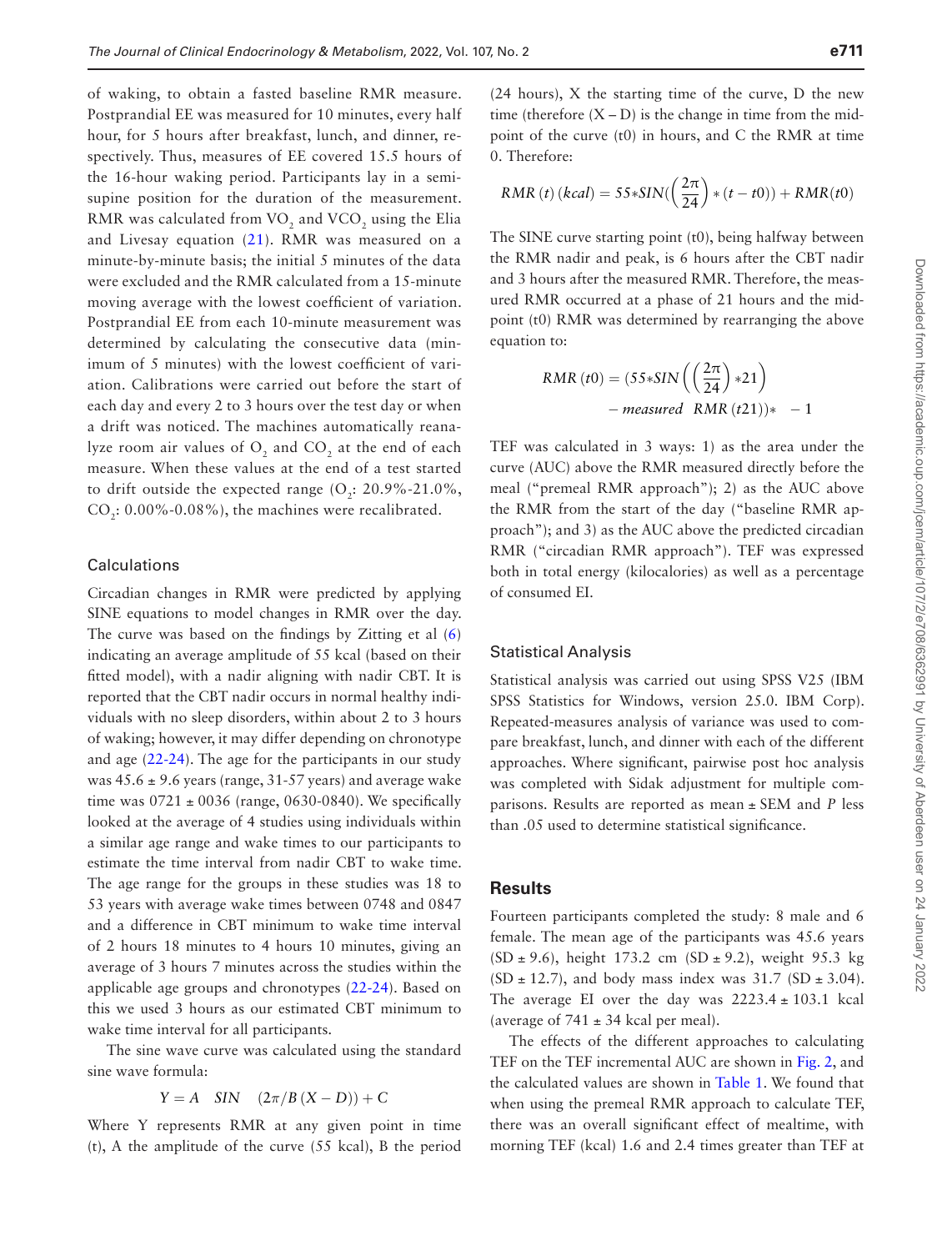lunch and dinner, respectively. Post hoc analysis showed that breakfast TEF (kcal) was significantly greater than lunch TEF (kcal)  $(P = .045)$  and dinner TEF (kcal)  $(P = .037)$ , with no difference between lunch and dinner TEF (kcal) (*P* = .749). However, when using either the baseline RMR approach, or the circadian RMR approach, there were no significant effects of mealtime, indicating no differences in TEF between breakfast, lunch, and dinner. This effect was due to the premeal RMR method underestimating the dinner TEF and overestimated the breakfast TEF, compared to the circadian-derived method (see [Table 1](#page-4-1)). While both the baseline RMR approach and circadian RMR approach resulted in no significant differences in TEF between meals, adjusting for the underlying modelled circadian RMR yielded lower values for TEF for all meals compared to the baseline RMR approach (see [Table 1\)](#page-4-1). As a percentage of



<span id="page-4-0"></span>**Figure 2.** Energy expenditure (EE) measured fasting and for 15 hours over a day following 3 test meals provided at breakfast: 1-hour after waking (0 minutes), lunch: 5-hour after breakfast (300 minutes), and dinner: 5-hour after lunch (600 minutes). Mean ± SEM. Solid line, measured EE over the entire day; dotted line, representation of baseline resting metabolic rate (RMR); short dashes, representation of RMR directly before meals; long dashes, representation of circadian model of RMR.

consumed EI, results were nearly identical, with a significant effect of mealtime with the premeal RMR approach (effect of mealtime  $P = .018$ ; breakfast vs lunch TEF, *P* = .061; breakfast vs dinner TEF, *P* = .029; lunch vs dinner TEF,  $P = .764$ ) and no significant effect of mealtime when calculated using either the baseline RMR approach or the circadian RMR approach.

## **Discussion**

Our data show that the daily mealtime effect of TEF is abolished when TEF is calculated using a method that accounts for circadian RMR. Numerous metabolic processes exhibit daily variability, in particular glucose tolerance, lipid metabolism, gastric emptying and intestinal motility, and nutrient absorption ([4,](#page-7-3) [25](#page-7-21)-[27\)](#page-7-22). In addition, a number of studies have described circadian influences in weight management, with greater weight loss reported when more calories were consumed earlier rather than later in the day ([12](#page-7-9), [28\)](#page-7-23). These findings have provoked countless studies targeting meal timing and daily energy distribution as a potential strategy for weight management. The TEF has been proposed as one of the underlying mechanisms responsible for driving greater weight loss with morning-predominant EI based on the results of a few studies reporting greater TEF in the morning compared to the evening after con-sumption of identical meals ([9-](#page-7-12)[11](#page-7-8)). Our results challenge the prevailing view that daily variations in TEF contribute to differential weight loss with morning-predominant eating, and weight gain with large evening EIs. The difference of approximately 35 kcal in our participants between breakfast and dinner TEF, calculated using the standard premeal RMR approach, was negated after adjusting for modeled circadian RMR, suggesting mathematical error may contribute to the apparent differences in morning vs evening TEF.

<span id="page-4-1"></span>**Table 1.** Thermic effect of food calculated with a premeal resting metabolic rate (RMR), baseline RMR of circadian RMR, reported as energy expenditure in kilocalories as well as a percentage of energy intake

|                         | Breakfast              | Lunch               | Dinner             | P    |
|-------------------------|------------------------|---------------------|--------------------|------|
| Meal size, kcal         | $734.7 \pm 28.4$       | $729.1 \pm 33.3$    | $734.7 \pm 28.3$   | .519 |
| TEF-premeal RMR, kcal   | $60.8 \pm 5.6^{\circ}$ | $36.3 \pm 8.4^b$    | $25.2 \pm 9.6^{b}$ | .022 |
| TEF-baseline RMR, kcal  | $60.8 \pm 5.6$         | $67.5 \pm 7.9$      | $63.7 \pm 6.9$     | .604 |
| TEF-circadian RMR, kcal | $54.1 \pm 5.6$         | $49.5 \pm 7.9$      | $49.1 \pm 6.9$     | .680 |
| TEF-premeal RMR, %EI    | $8.3 \pm 0.7^a$        | $5.0 \pm 1.2^{a,b}$ | $3.5 \pm 1.3^{b}$  | .018 |
| TEF-baseline RMR, %EI   | $8.3 \pm 0.7$          | $9.2 \pm 0.9$       | $8.7 \pm 0.9$      | .610 |
| TEF-circadian RMR, %EI  | $7.4 \pm 0.7$          | $6.6 \pm 0.9$       | $6.7 \pm 0.9$      | .699 |
|                         |                        |                     |                    |      |

Mean ± SEM. *P* based on repeated-measures analysis of variance.

Abbreviations: %EI, percentage of energy intake; RMR, resting metabolic rate; TEF, thermic effect of food.

<span id="page-4-3"></span><span id="page-4-2"></span>*a*,*b* Columns with different letters are significantly different based on post hoc analysis with Sidak adjustment. *P* less than .05.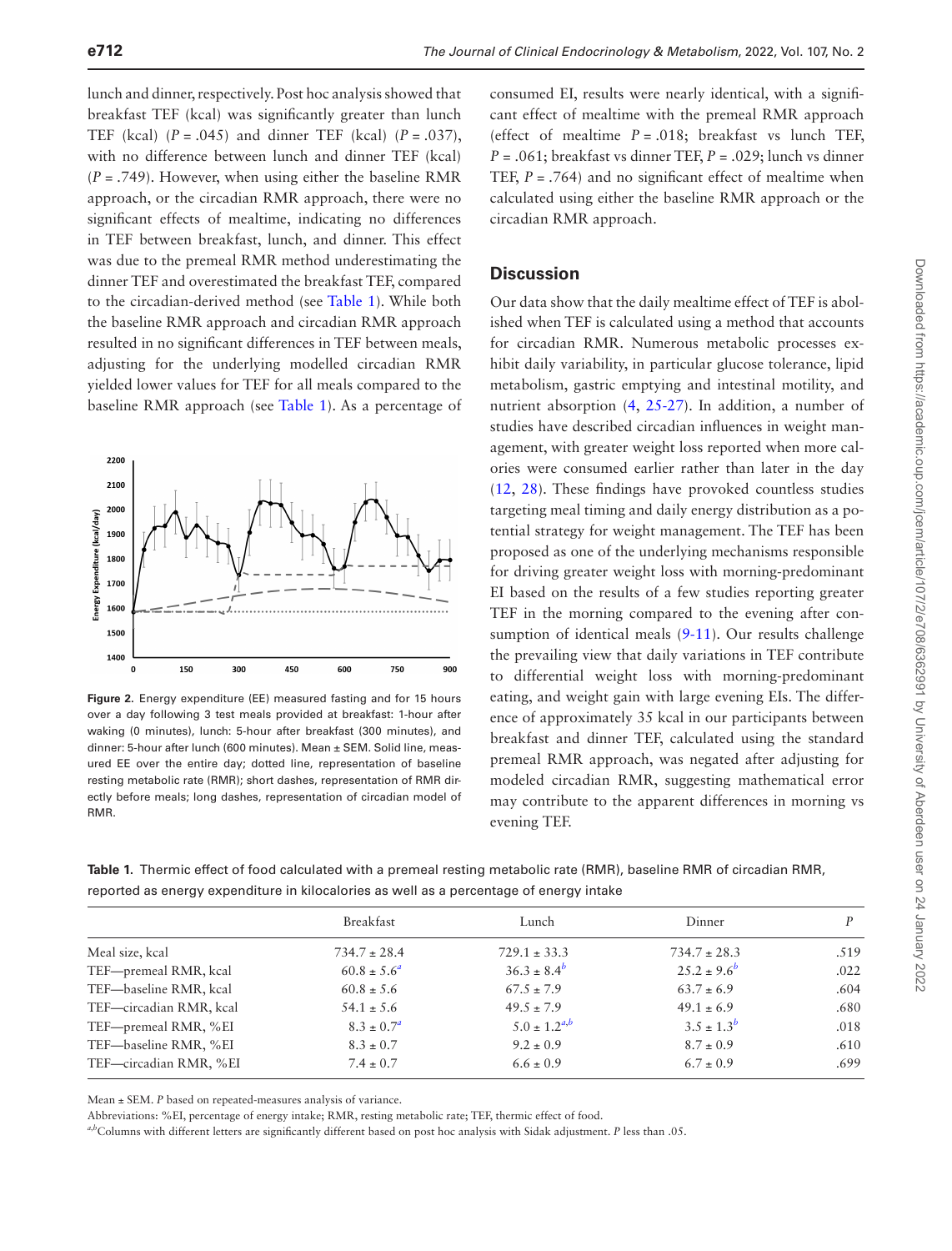Research supporting the notion of diurnal variation in TEF dates back to 1993, when Romon et al [\(8](#page-7-7)) demonstrated a diminishing TEF response across the day, with a significantly greater TEF following a standardized test meal  $(544 \pm 37 \text{ kcal})$  consumed in the morning  $(0900;$ TEF  $15.9 \pm 1.6\%$  of consumed EI [mean  $\pm$  SD]) compared to the same meal consumed in the afternoon (1700; TEF  $13.5 \pm 1.8\%$  of consumed EI) or night (0100; TEF  $10.9 \pm 2.2\%$  of consumed EI). Their results were based on calculating the TEF for all meals as the additional EE above a baseline RMR measure taken at 0530 to 0600, which assumes that RMR is constant across the day. Since this research, diurnal variations in TEF have been demonstrated in several other studies. Morris et al ([9\)](#page-7-12) reported that TEF in response to a set meal providing 33% of daily energy requirements was 44% lower in the evening (2000) compared to TEF in the morning (0800) (0.13  $\pm$  0.01 kcal/ min vs  $0.24 \pm 0.02$  kcal/min). However, it is important to note they measured only early TEF (2-hour postprandial) in their study. Bo and colleagues ([10](#page-7-24)) reported a significantly lower postprandial EE following an evening (2000) compared to morning (0800) meal (1168-kcal meals) in young, lean participants. In a recent, rigorously controlled intervention, Richter et al [\(11\)](#page-7-8) reported that the TEF in response to breakfast was as much as 2.5 times greater after breakfast compared to dinner following both high-energy (> 1000 kcal [69% of TDEE]) and low-energy (> 250 kcal [11% of TDEE]) meals.

Cumulatively these results have been drawn on to support theories that suggest lower evening TEF is a potential contributor to energy imbalance leading greater conversion of caloric intake into stored energy in the evening ([9-](#page-7-12)[11](#page-7-8)). We now propose that methodological inaccuracies may largely explain these findings. Many of these studies make a number of key assumptions. First, RMR is constant throughout the day and, specifically, constant throughout the postprandial measurement period. Second, RMR measured preceding a test meal is not inflated from carryover of TEF from previous meals. Given, however, that the TEF response has been suggested to last 6 hours or more and as much as 10 hours after large meals  $\left(\sim 1000 \text{ kcal}\right)$  ([29-](#page-7-25)[31](#page-7-26)), the only RMR measure unaffected by prior EI may be the initial fasted prebreakfast measure, due to the overnight fast during sleep. Third, the assumption that the postprandial TEF profile is consistent, and therefore short incomplete measures of TEF may be used to interpret the entire TEF response. However, this is unlikely given that there are diurnal variations in the rate of gastric emptying with slower gastric emptying in the evening  $(27)$  $(27)$  $(27)$ , and therefore likely a lower peak and longer TEF response in the evening.

Here we challenge the evidence from prior studies based on the aforementioned assumptions. Both in the Morris

et al [\(9](#page-7-12)) and Bo et al [\(10\)](#page-7-24) studies, postprandial EE was measured for only a very short assessment window (Morris et al,  $2 \times 24$ -minute measures at 30 minutes and 90 minutes postprandial; Bo et al, 60-minute measure between 120 and 150 minutes postprandial). This would not capture the entire TEF response. Richter and colleagues [\(11\)](#page-7-8) calculated the TEF as the difference between the measured premeal RMR and postprandial RMR, and thus the breakfast measure was an RMR baseline after a 14-hour overnight fast, whereas the predinner RMR (5 hours post lunch) could have yielded a carryover effect from lunch, resulting in a seemingly higher RMR. Additionally, and of critical influence on the results, all these studies used an RMR measured directly before the meal and assumed a constant RMR throughout the postprandial measurement. Notably, the paper by Richter et al [\(11](#page-7-8)) reports a negative TEF response following dinner in their large breakfast/small dinner study arm, a result that is not only implausible, but impossible. Essentially, this would suggest eating a meal is the cause of a reduction in EE. Instead, a superficially inflated premeal RMR from prior meal consumption and/or decreases in RMR throughout the measurement arising from circadian variation in RMR are likely to have contributed to this result. Despite acknowledgement of the limitations of various methods by many authors (eg, Romon et al [\[8](#page-7-7)] acknowledge their measurement of TEF included both the true TEF and circadian variation in RMR), circadian variation in RMR has continued to be overlooked, and TEF is consistently calculated as EE above a premeal RMR assuming no circadian variability in RMR.

Recently, Zitting et al ([6\)](#page-7-5) examined the effects of circadian phase on RMR, independent of behavioral cycles and food intake, and demonstrated that fasting RMR varies according to a circadian rhythm. RMR values were lowest at a time in the late biological night corresponding with the nadir in the circadian rhythm of CBT;  $\sim$  0500), and highest approximately 12 hours later in the late biological afternoon/evening, corresponding to the peak in CBT. This magnitude of change in RMR from nadir to peak, corresponding to approximately 129 kcal/ day, will therefore influence calculations of the TEF response to meals at different times of day. In our study, calculating the TEF in the traditional manner, that is, EE above premeal RMR, resulted in a 58% decrease in the TEF from breakfast to dinner, consistent with the wider literature indicating a significant diurnal difference in TEF between morning and evening when calculating the TEF as EE above the premeal RMR ([8](#page-7-7)-[11](#page-7-8)). However, after adjusting for a modeled circadian RMR, TEF values were no longer significantly different for breakfast, lunch, or dinner. Our calculations support the predictions of Melanson and Chen [\(32\)](#page-7-27), highlighting the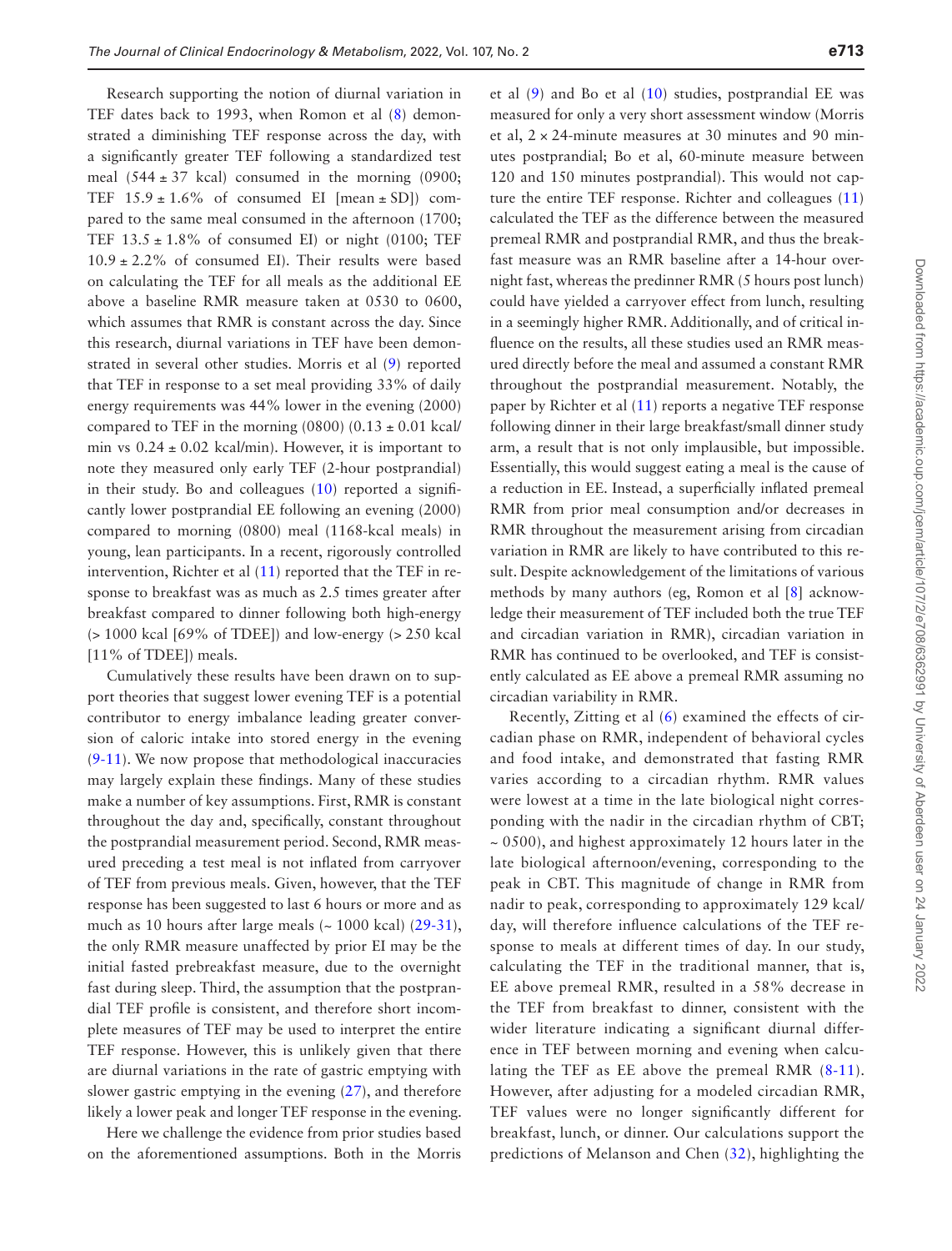methodological issues in current methods of TEF calculation that overinflate the morning vs evening difference. However, while Melanson and Chen propose calculation of TEF as above the baseline, fasted RMR, our data indicate this may still overinflate the value of TEF, albeit abolishing any apparent daily variation. Our findings indicate that the actual TEF response to meals across the day has minimal, if any, circadian variation and the magnitude of effect of TEF at different times of day instead, primarily or wholly, reflects circadian changing values in underlying RMR.

A potential limitation of this study is the duration of the TEF measurement. Although the large majority of studies measure TEF for only 5 to 6 hours ([33](#page-7-28)), the TEF can continue for substantially longer than this. The duration of the TEF response is largely related to meal size and, while TEF may be complete within approximately 5 hours for smaller meals  $($   $\sim$  250 kcal), with larger meals of more than 500 kcal (such as in our own study), the TEF response may last upward of 6 hours ([30,](#page-7-29) [31](#page-7-26)). Therefore, when assessing TEF in response to a second or third meal later in the day, it is possible that the premeal RMR is not a true reflection of RMR. As such, within our study the premeal RMR measured before lunch and dinner would have likely been elevated by a combination of circadian variability in RMR as well as residual TEF from the prior meal and in turn, resulted in underestimating the lunch and dinner TEF with the premeal RMR method. However, using an estimated circadian RMR overcomes this shortfall and eliminates using an RMR measured premeal, which encompasses carryover TEF from previous meals, as well as removes assumptions about RMR being constant both throughout the day and during the postprandial TEF measurements. Additionally, while 5-hour measures may not capture the entire TEF response, previous studies have indicated that 5-hour measurements will capture as much as 91% to 96% of the TEF response across meals averaging 576 to 945 kcal ([7](#page-7-6), [29\)](#page-7-25). It is therefore unlikely, with meals in our study averaging 741 kcal, that large amounts of the TEF response were missed.

We also recognize that our methods included a number of assumptions: 1) the amplitude of daily RMR rhythm identified by Zitting et al [\(6](#page-7-5)) (55-kcal amplitude in a population group of 50:50 male/female participants) was applicable to our own population group, and, 2) the timing of an individual's RMR nadir aligns with their CBT nadir, which is approximately 3 hours before an individual's average wake time ([22](#page-7-19), [23,](#page-7-30) [34\)](#page-7-31). In the study by Zitting and colleagues ([6\)](#page-7-5), the mean age of the participants was 57.6 years  $(SD \pm 7.24)$ . Given the known age-related decline in RMR ([15](#page-7-32), [31](#page-7-26)) and the slightly younger participants in our study

(mean age,  $45.6 \pm 9.6$  years), it is possible that the amplitude in circadian variation of RMR may have been larger than the 55 kcal/day reported by Zitting et al ([6\)](#page-7-5). In additional, the time interval between nadir CBT and wake time is shown to reduce with age ([24\)](#page-7-20); therefore, ideally future studies will individually assess CBT to assign more individualized times for RMR nadir.

Differentiation between the TEF and RMR can be challenging given that energy metabolism is continuous and nutrients are consistently being stored, remobilized, and transformed at various energetic costs. Regardless of circadian variability in the TEF, it would be negligent to overlook the potential for earlier eating as a mechanism to improve a large array of other metabolic health components, including glucose regulation and postprandial lipid metabolism. Nonetheless, further research is essential before we attribute late-night eating to a specific cause of weight gain due to lower-evening TEF, or a particular energetic advantage to early EI due to higher morning TEF. Our data suggest that the magnitude of difference between morning and evening TEF is trivial, and our modeling approach that accounts for circadian RMR removes the artifact of differences in diurnal TEF. In conclusion, we suggest that diurnal variations in TEF are created from a spurious methodological flaw and, as a result, the TEF has limited influence on body weight management.

## **Acknowledgments**

We would like to thank Barbara Fielding, Adam Collins, Hayriye Biyikoglu, Alice Brealy, and Paul Jefcoate as well as all the staff at the Surrey Clinical Research Facility for their assistance in running this study. We would also like to thank Graham Horgan from Biomathematics and Statistics Scotland, for input on the modeling and statistical analysis.

*Financial Support:* This study was funded by the Medical Research Council (grant No. MR/P012205/1, The Big Breakfast Study). A.M.J. and P.J.M. acknowledge funding support from the Scottish Government, Rural and Environment Science and Analytical Services Division.

## **Additional Information**

*Correspondence:* Leonie C. Ruddick-Collins, PhD, The Rowett Institute, University of Aberdeen, Foresterhill, Aberdeen, Scotland, AB25 2ZD, UK. Email: [leonie.ruddickcollins@mater.uq.edu.au](mailto:leonie.ruddickcollins@mater.uq.edu.au?subject=).

*Disclosures:* J.D.J. has collaborated with Nestlé and has previously undertaken consultancy work for Kellogg's. The other authors have nothing to disclose.

*Data Availability:* Some or all data sets generated during and/or analyzed during the present study are not publicly available but are available from the corresponding author on reasonable request. Restrictions apply to the availability of some or all data generated or analyzed during this study to preserve patient confidentiality or because they were used under license. The corresponding author will